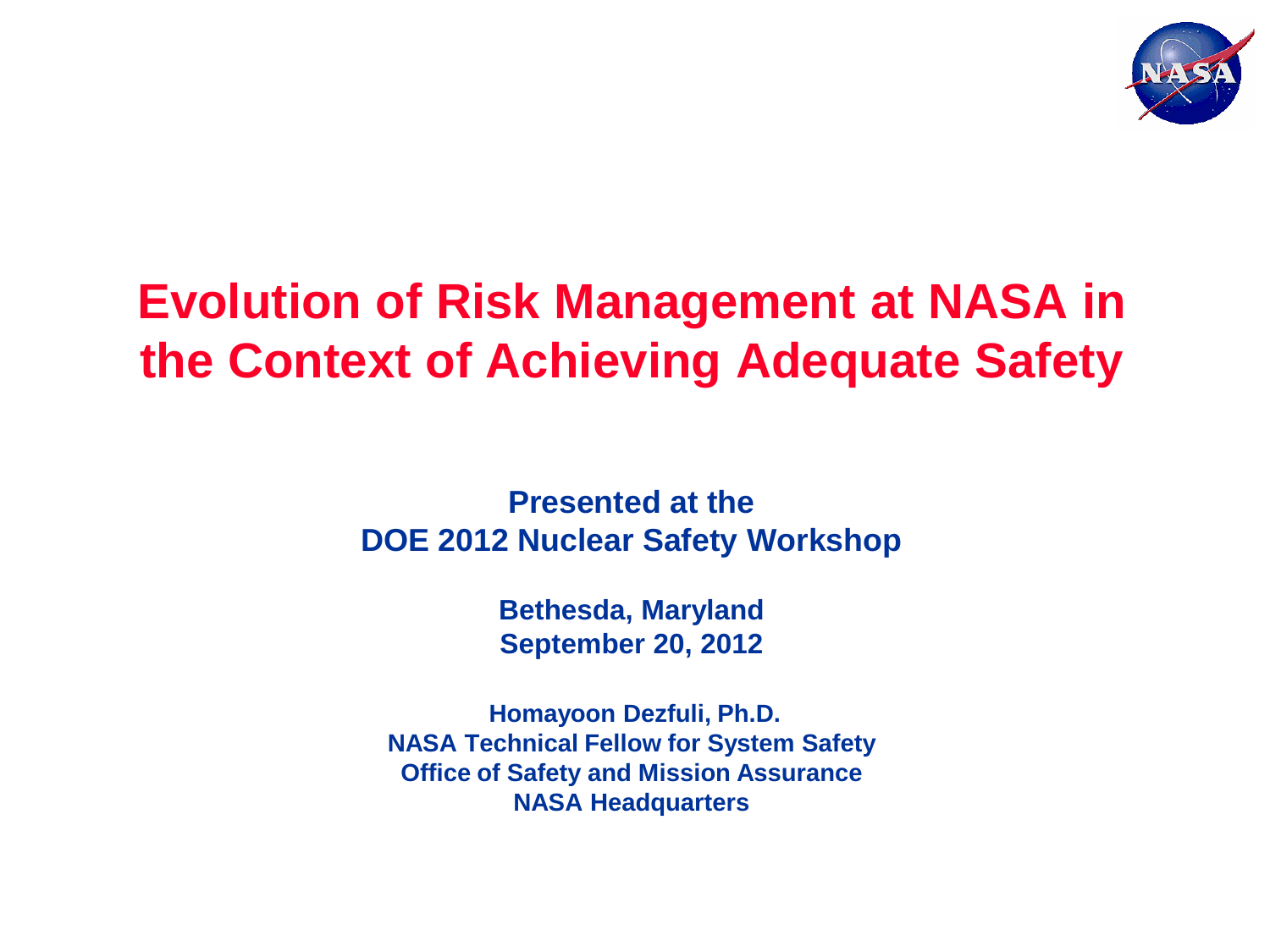



- **Historical Perspective on NASA Risk Management (RM)**
- **RM Approach After 2008**
- **Future Direction of RM at NASA**
	- **The Concept of "Adequate Safety"**
	- **The Issue of Risk Analysis Completeness (Rationale for Future Trends in RM)**
- **Summary**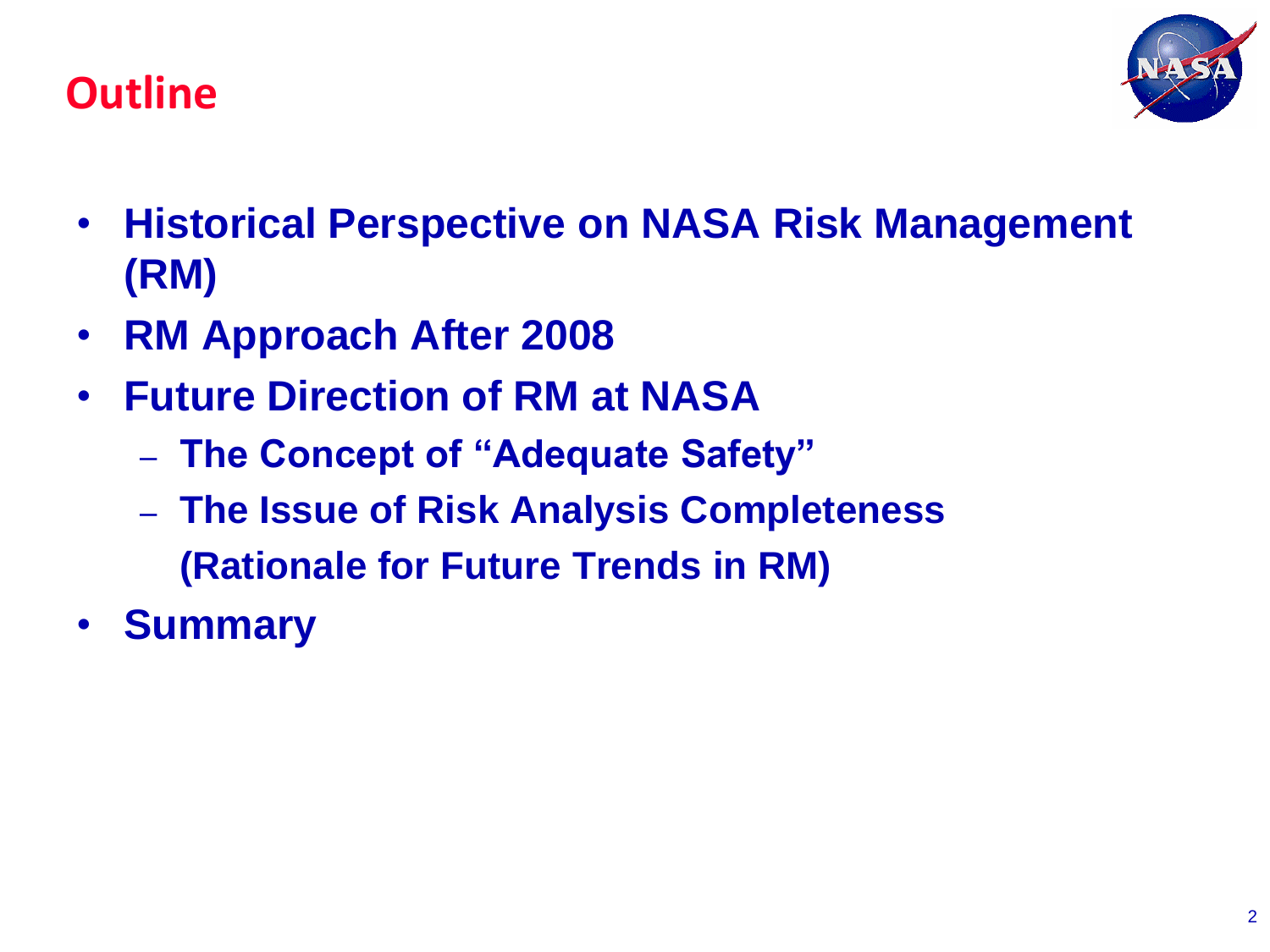#### **Acknowledgments**



#### **This presentation is partly derived from the following sources:**





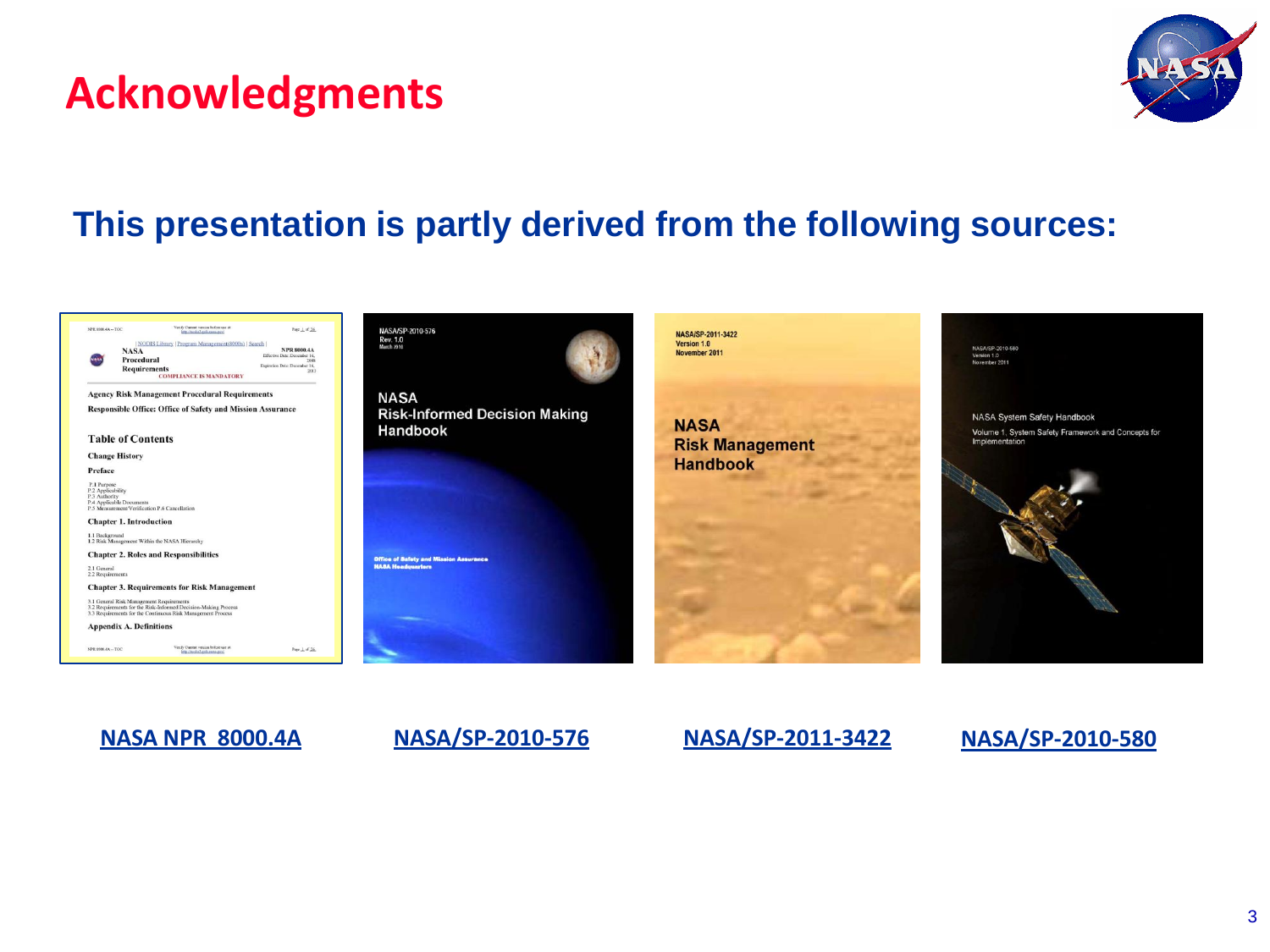# **Historical Perspective on NASA Risk Management (RM)**

- **No "formal," systematic RM process in NASA until mid-1990s.**
- **Then came the "Continuous Risk Management" or "CRM" process:**
	- **Originally developed by Carnegie Mellon University for the Department of Defense**
	- **Brought increased attention to risk over the next decade**
	- **Stressed management of individual risk issues during implementation**
	- **Risks were not normally seen as scenariobased**
	- **Individual risks were analyzed qualitatively and arrayed on a "risk matrix" of severity vs. likelihood**
	- **Mitigations were typically devised without a focus on performance requirements**



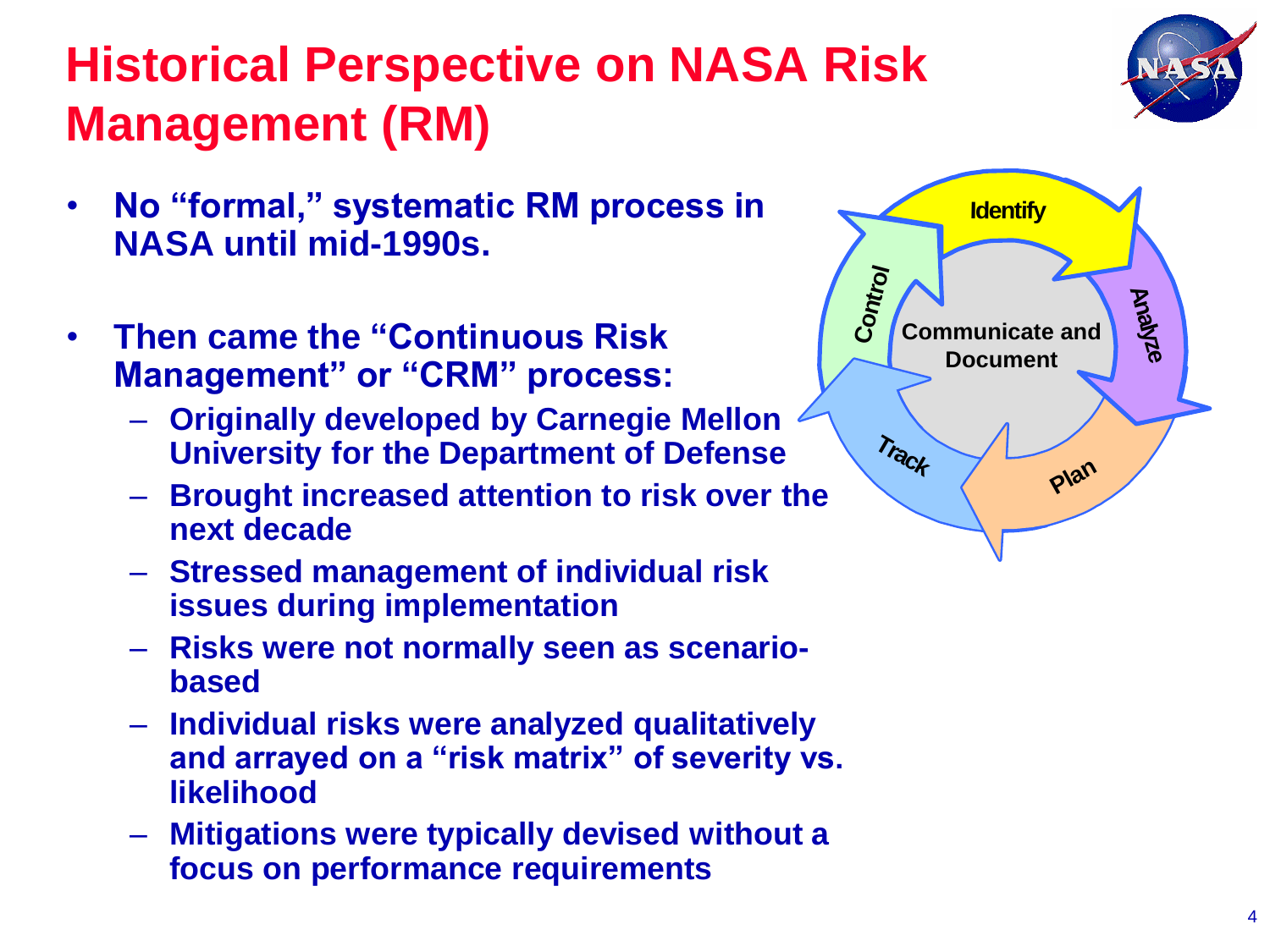

# **RM Approach After 2008**

• **In 2008, we took the next step in the evolution of RM by revising our Risk Management directive, NPR 8000.4A,**  *Agency Risk Management Procedural Requirements*

| NPR 8000.4A -- TOC |                                                                           | Verify Current version before use at:<br>http://modu3.gafa.nasa.pay/ | Page 1 of 26.                                      |
|--------------------|---------------------------------------------------------------------------|----------------------------------------------------------------------|----------------------------------------------------|
|                    |                                                                           | NODIS Library   Program Management(8000s)   Search                   |                                                    |
|                    | <b>NASA</b>                                                               |                                                                      | <b>NPR 8000.4A</b><br>Effective Date: December 16. |
|                    | <b>Procedural</b>                                                         |                                                                      | 2008                                               |
|                    | <b>Requirements</b>                                                       |                                                                      | Expiration Date: December 16,<br>2013              |
|                    |                                                                           | <b>COMPLIANCE IS MANDATORY</b>                                       |                                                    |
|                    |                                                                           | <b>Agency Risk Management Procedural Requirements</b>                |                                                    |
|                    |                                                                           | <b>Responsible Office: Office of Safety and Mission Assurance</b>    |                                                    |
|                    |                                                                           |                                                                      |                                                    |
|                    | <b>Table of Contents</b>                                                  |                                                                      |                                                    |
|                    | <b>Change History</b>                                                     |                                                                      |                                                    |
| Preface            |                                                                           |                                                                      |                                                    |
| P.1 Purpose        |                                                                           |                                                                      |                                                    |
| P.2 Applicability  |                                                                           |                                                                      |                                                    |
| P.3 Authority      |                                                                           |                                                                      |                                                    |
|                    | P.4 Applicable Documents<br>P.5 Measurement/Verification P.6 Cancellation |                                                                      |                                                    |
|                    |                                                                           |                                                                      |                                                    |
|                    | <b>Chapter 1. Introduction</b>                                            |                                                                      |                                                    |
| 1.1 Background     |                                                                           |                                                                      |                                                    |
|                    | 1.2 Risk Management Within the NASA Hierarchy                             |                                                                      |                                                    |
|                    |                                                                           | <b>Chapter 2. Roles and Responsibilities</b>                         |                                                    |
| 2.1 General        |                                                                           |                                                                      |                                                    |
| 2.2 Requirements   |                                                                           |                                                                      |                                                    |
|                    |                                                                           | <b>Chapter 3. Requirements for Risk Management</b>                   |                                                    |
|                    | 3.1 General Risk Management Requirements                                  |                                                                      |                                                    |
|                    |                                                                           | 3.2 Requirements for the Risk-Informed Decision-Making Process       |                                                    |
|                    |                                                                           | 3.3 Requirements for the Continuous Risk Management Process          |                                                    |
|                    | <b>Appendix A. Definitions</b>                                            |                                                                      |                                                    |
|                    | NPR \$500.4A -- TOC                                                       | Verify Current version before use at:                                | Page 1 of 26                                       |

- **Agency strategic goals drive RM activities at all levels**
- **All risk types are considered collectively during decision-making, and**
- **RM activities are coordinated horizontally and vertically, across and within programs, projects, and institutions**

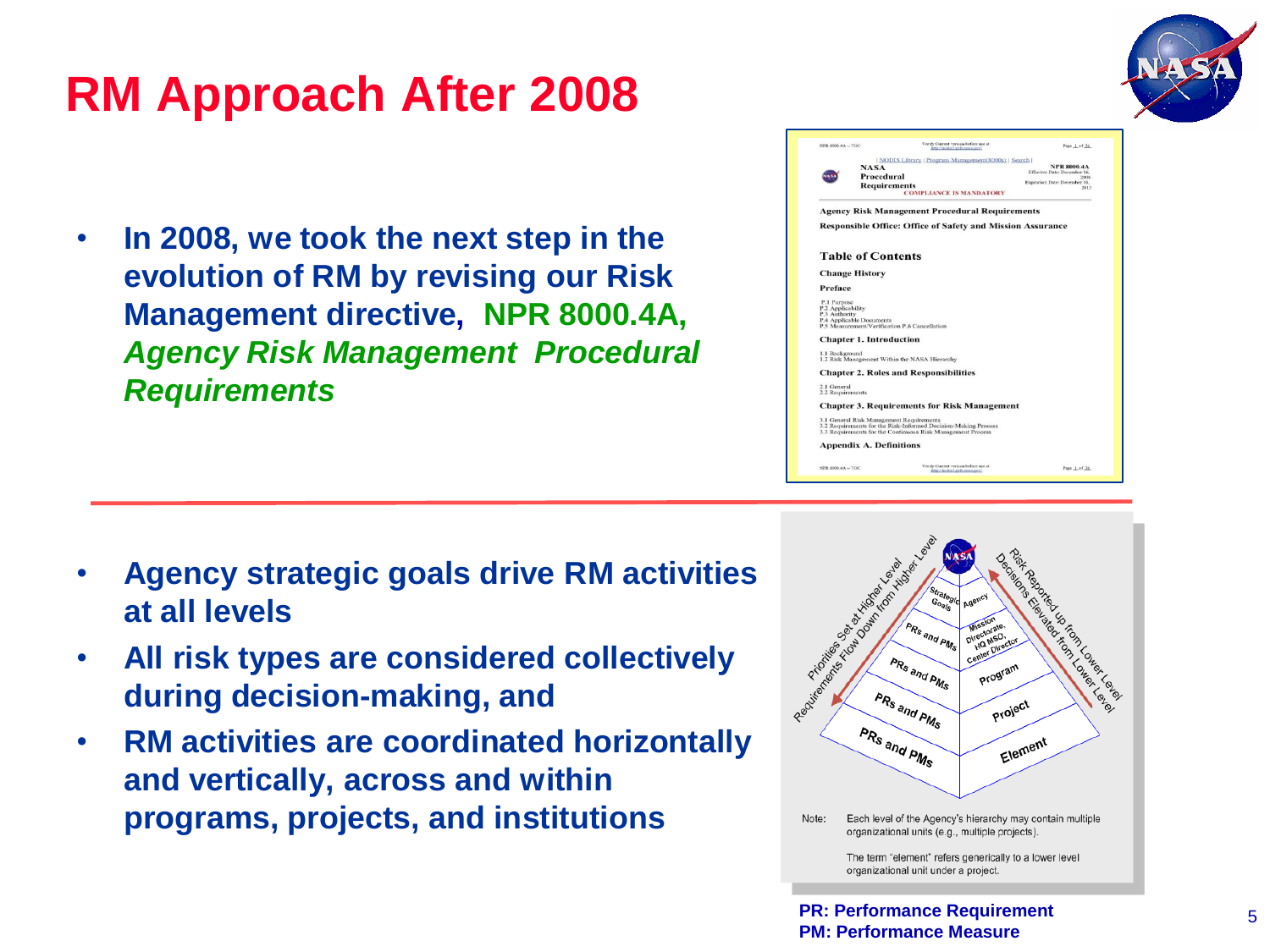# **NPR 8000.4A Definition of Risk is Based on Meeting Performance Objectives**



 **"Risk is the potential for performance shortfalls, which may be realized in the future, with respect to achieving explicitly established and stated performance requirements."** 

- **Performance shortfalls may be related to institutional support for mission execution or to any one or more of the following mission execution domains:**
	- **Safety (e.g., avoidance of injury, fatality, destruction of key assets, environmental damage)**
	- **Technical (e.g., thrust or output, amount of observational data acquired)**
	- **Cost (e.g., execution within allocated cost)**
	- **Schedule (e.g., meeting milestones)**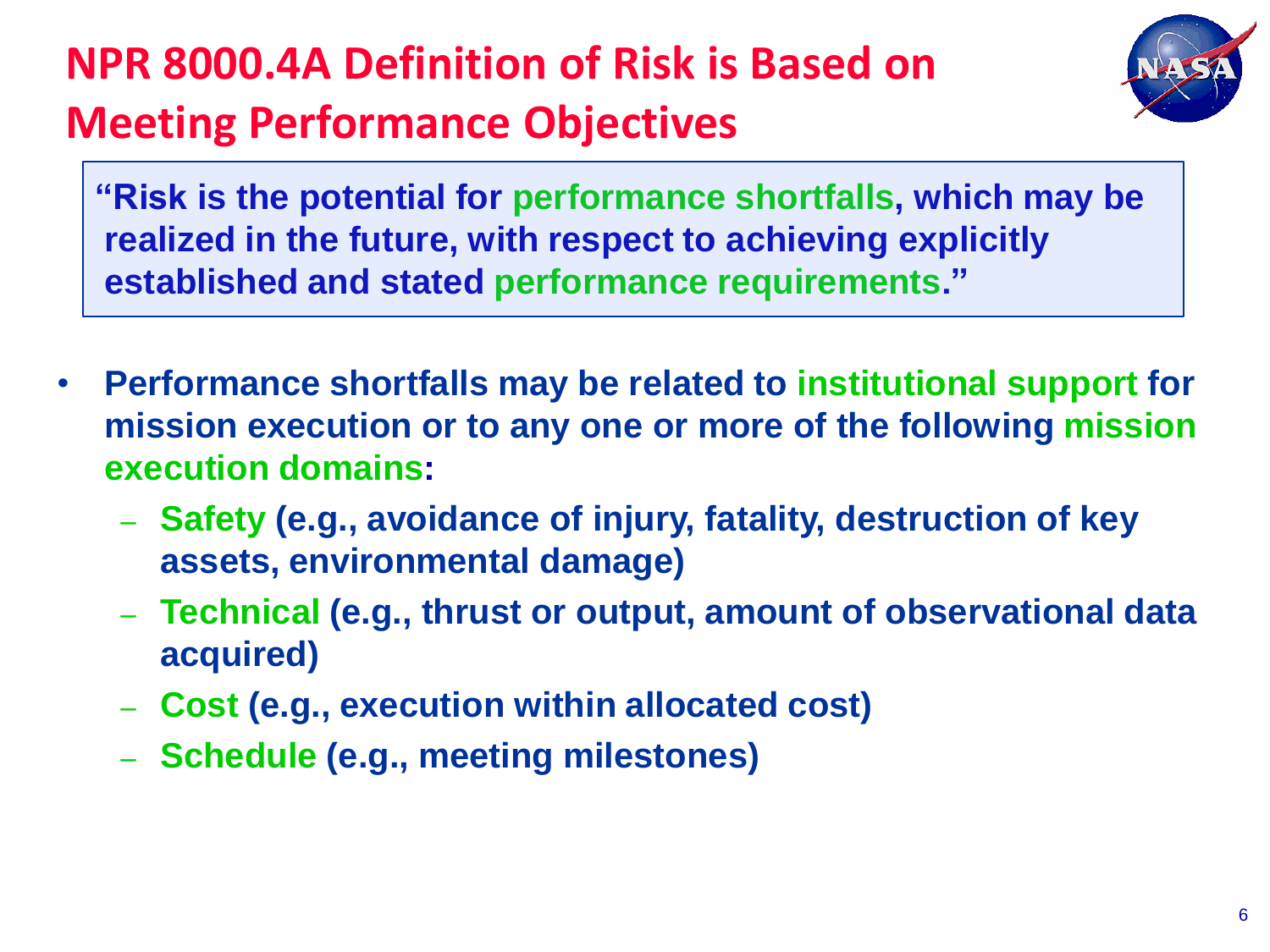#### **Today RM is Viewed as the Interaction of RIDM and CRM**



- **NPR 8000.4A (Dec. 2008), evolved NASA RM to entail two complementary processes:** 
	- **1. Risk-Informed Decision Making (RIDM) and**
	- **2. Continuous Risk Management (CRM)**
- **The result is a RM approach that is proactive, integrated, coherent, and supportive of the management of aggregate performance risk**

**RIDM informs systems engineering decisions through better use of risk and uncertainty information in selecting among alternatives and establishing baseline performance requirements**

**CRM manages risks over the course of the development and implementation phases of the life cycle to assure that requirements related to safety, technical, cost, and schedule are met**

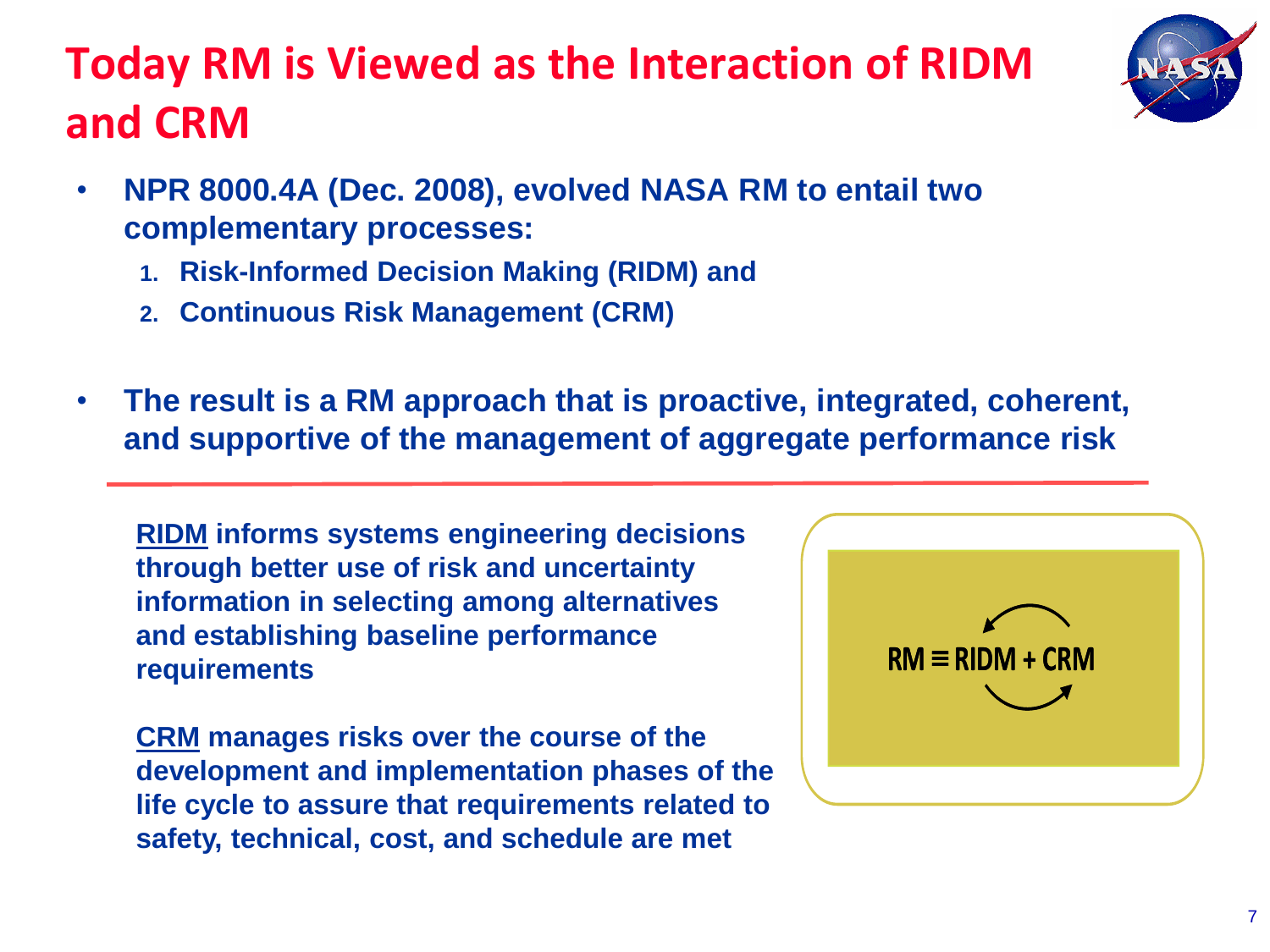# **The RIDM Process and its Themes**





**To Requirements Baselining**

- **The importance of considering multiple objectives across all mission execution domains (safety, technical, cost, schedule)**
- **The importance of close ties between the selected alternative and requirements derived from it**
	- Match commitment levels with the decision maker's risk tolerance limits



- Develop achievable requirements
- **The importance of a documented decision rationale**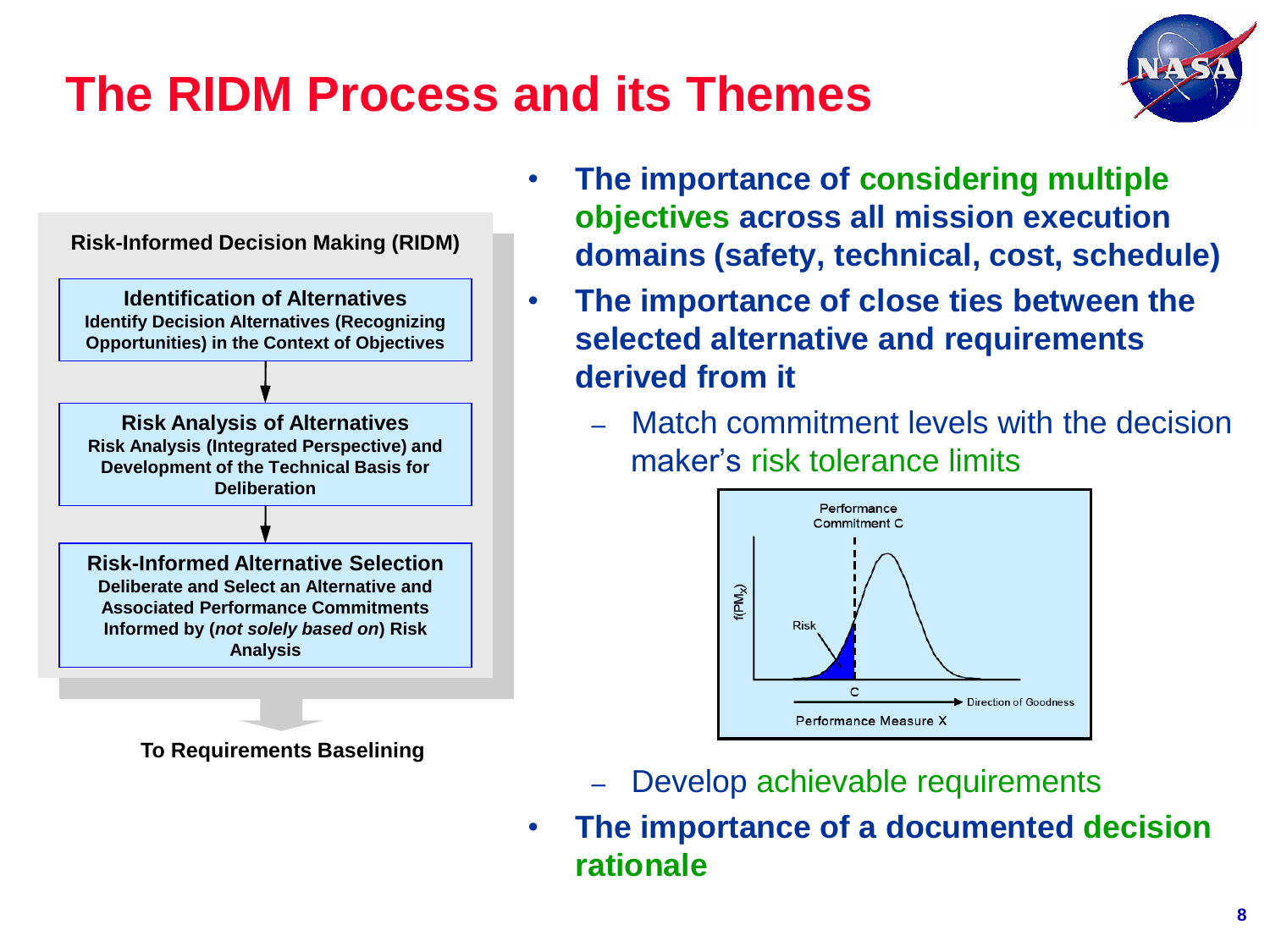# **The CRM Process and its Themes**





• **CRM process is oriented toward keeping the potential for performance shortfalls within tolerable limits**

- **At the micro level, the process is largely unchanged**
	- **However, the context within which CRM operates is now defined explicitly**
	- **All "risks" managed within an organizational unit are pegged to the performance requirements that that unit is working to**
- **Risk Statements are now defined in a manner that supports a scenario-based understanding of individual risks**
- **The significance of individual risks is analyzed by integrating them into a risk model that quantifies performance risk**
- **Risk responses are based on addressing the most important causes of performance risk (i.e., the risk drivers)**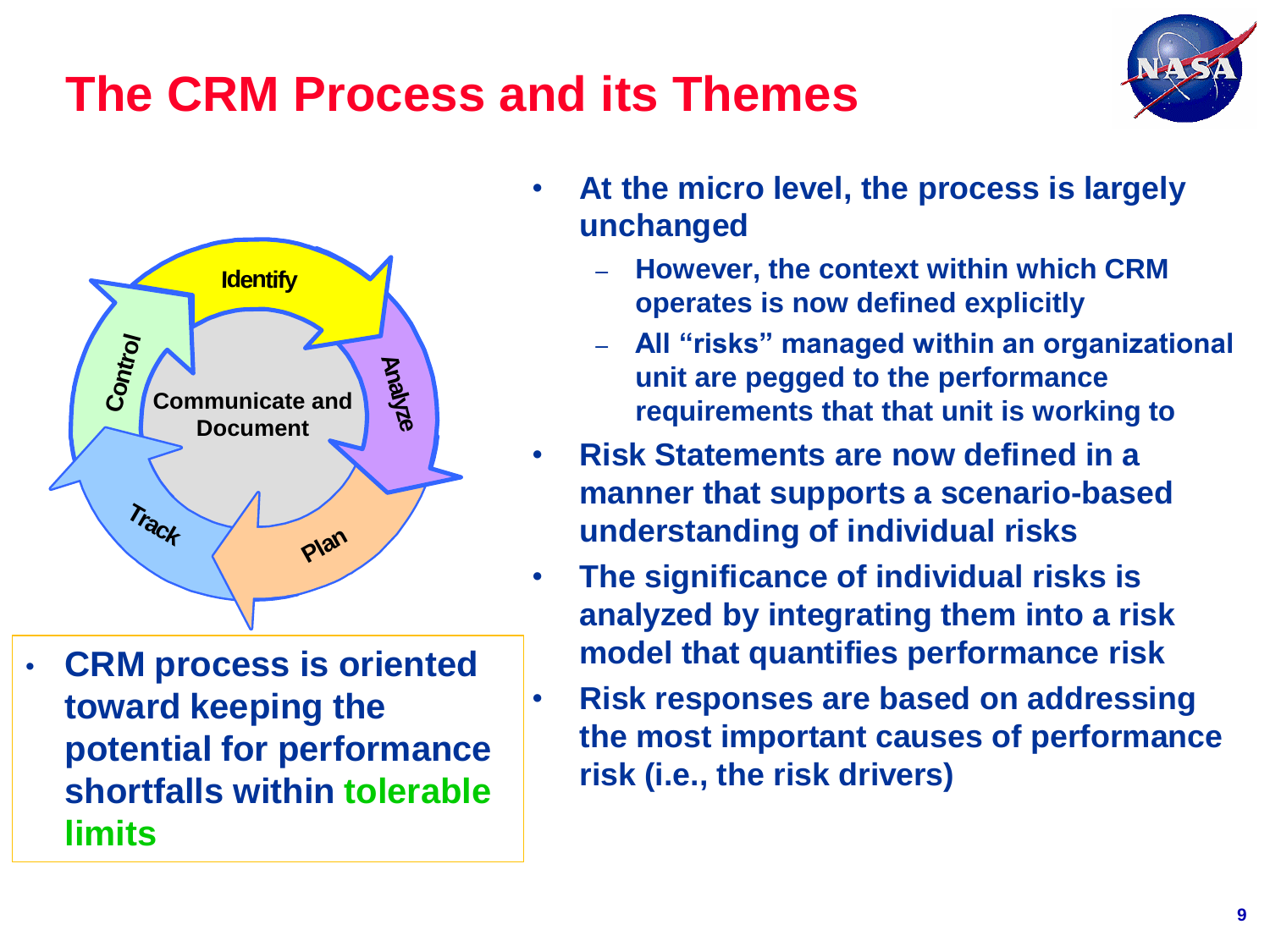

#### **FUTURE DIRECTION OF RM AT NASA**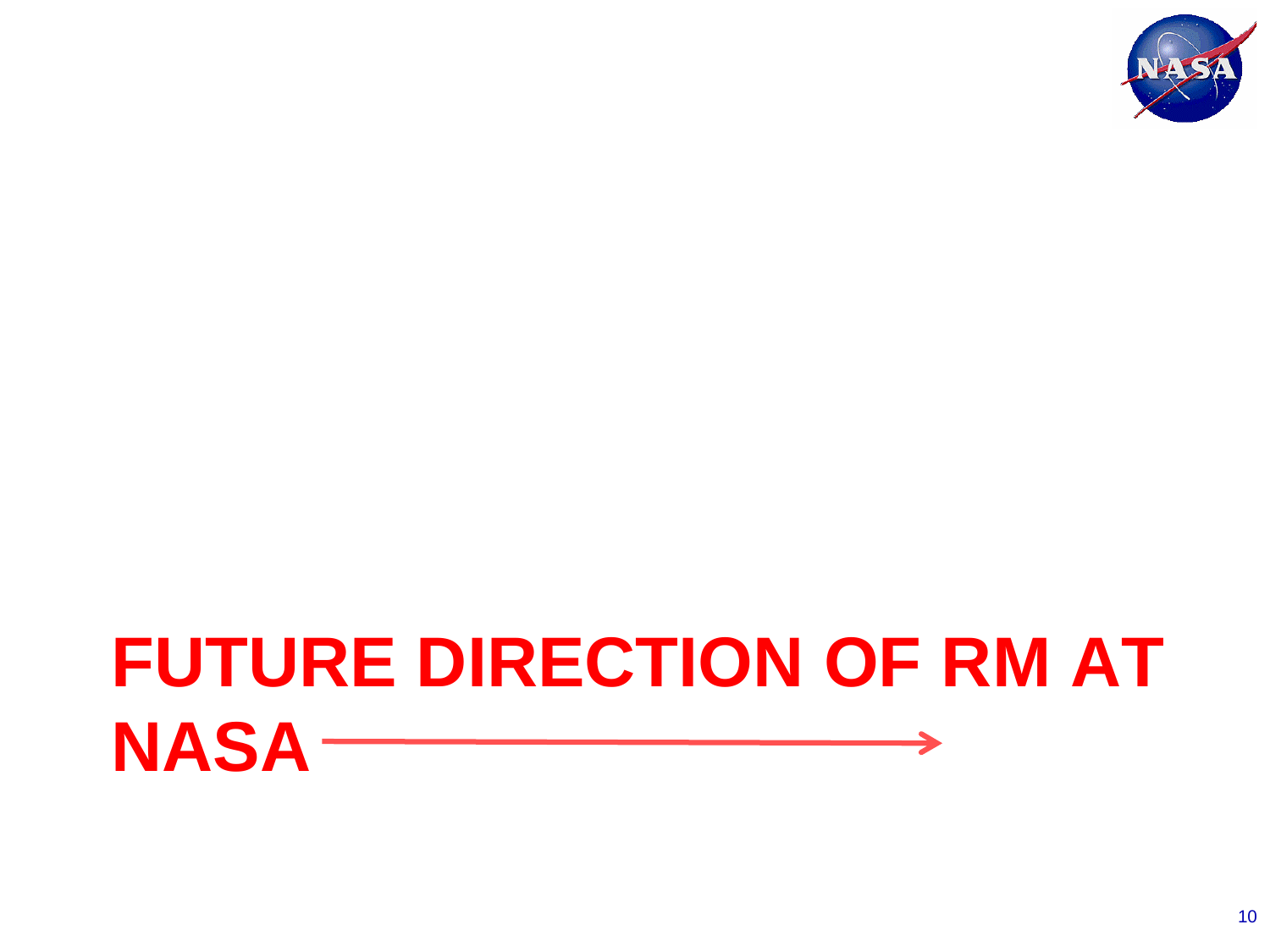## **The Concept of "Adequate Safety"**



• **The trigger for dealing with the issue of "adequate safety" was the NASA Aerospace Safety Advisory Panel (ASAP) Recommendation 2009-01-02a:** 

 **"The ASAP recommends that NASA stipulate directly the acceptable risk levels—including confidence intervals for the various categories of activities (e.g., cargo flights, human flights)—to guide managers and engineers in evaluating "how safe is safe enough."** 

- **NASA accepted the ASAP recommendation and committed to establishing safety thresholds and goals for human space flight** 
	- **Safety threshold expresses an initial minimum tolerable level of safety**
	- **Safety goal expresses expectations about the safety growth of the system in the long term**
- **Achieving an adequately safe system requires adherence to the following fundamental safety principles:**
	- **The system meets or exceeds a minimum tolerable level of safety; below this level the system is considered unsafe**
	- **The system is as safe as reasonably practicable (ASARP)**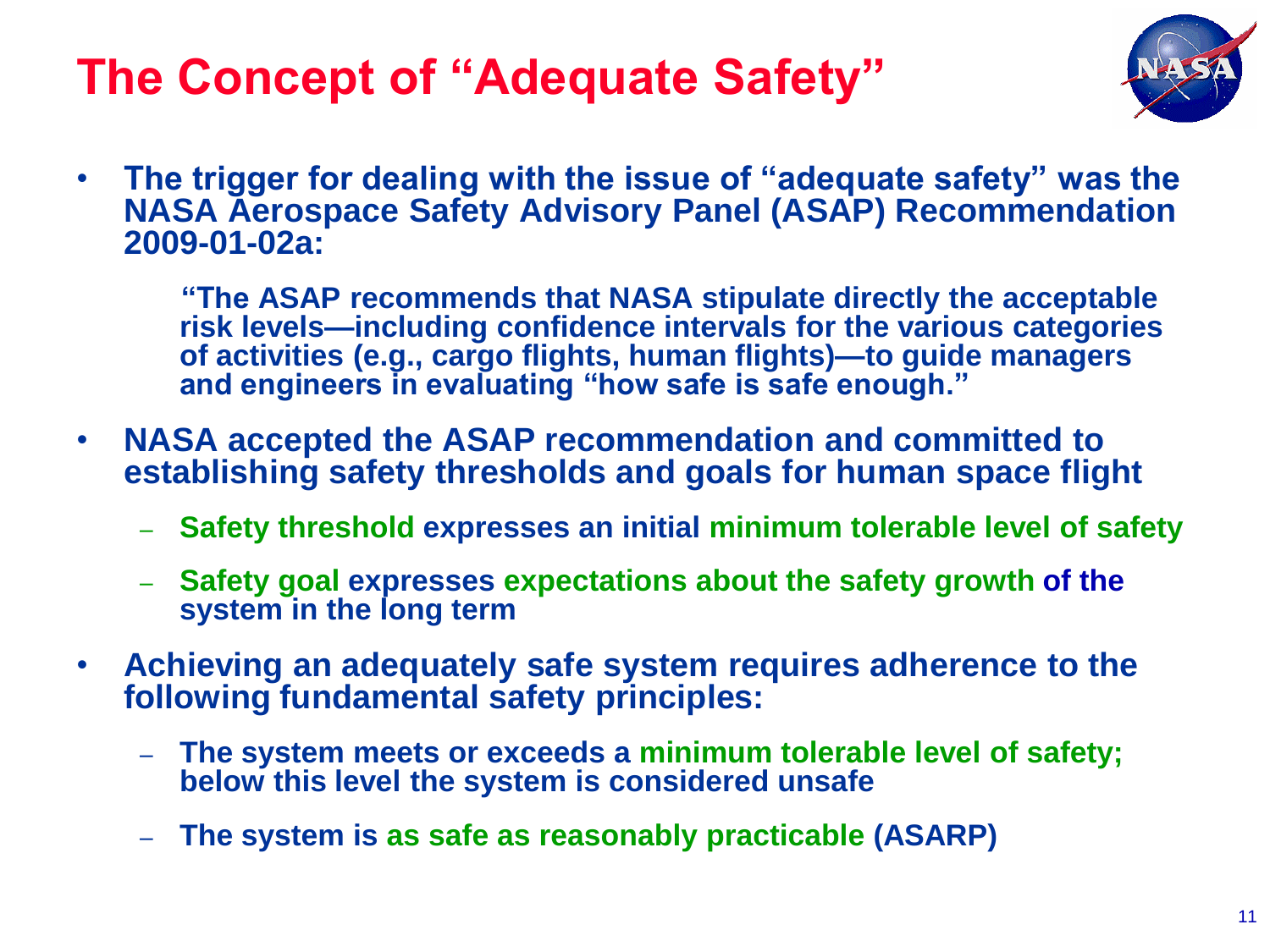#### **Meeting or Exceeding a Minimum Tolerable Level of Safety**



**Standard of "Minimally Safe Initially"** Less than this would be "intolerable" **Standard of "Minimally Safe for Long Term Operation"** Less than this is tolerable, conditional on continuous safety improvement



#### Crew Safety Performance - Mean P(LOC) [1 in X] - as determined by PRA

- Don't proceed with the acquisition
- Fix design or  $\bullet$ operation to meet the threshold
- **Termination review**
- Actively pursue safety improvements via risk tradeoff studies
- Actively uncover hazards via testing
- Actively identify unaccounted-for hazards via precursor analysis

Keep alert for safety improvements, but focus more on maintaining the good safety level that has been achieved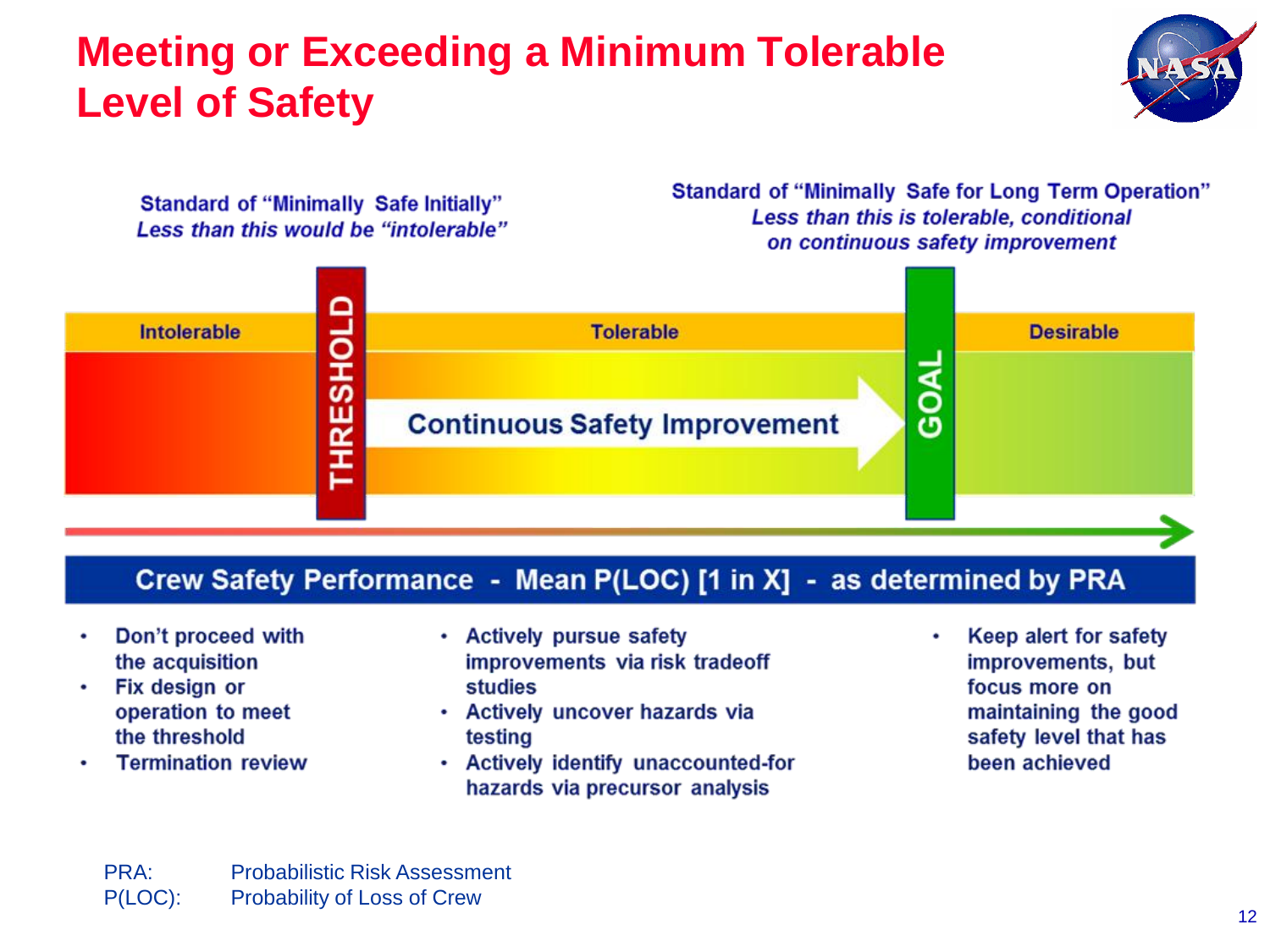#### **The Issue of Risk Analysis Completeness (Rationale for Future Trends in RM)**



- **Safety goals and thresholds represent expectations about actual risk, including both known and unknown/underappreciated (UU) sources of risk**
	- *Known sources of risk* are amenable to explicit quantification via synthetic, scenario-based methods of analysis (e.g., PRA), and actuarial methods (when sufficient data are available)
	- *UU sources of risk* are not amenable to synthetic analysis or direct actuarial characterization, yet are historically recognized as significant contributors to risk
		- They tend to remain latent in the system until revealed by operational failures, precursor analysis, etc.
		- They tend to be most significant early in the system life cycle
		- They disproportionally reflect organizational issues and/or complex intrasystem interactions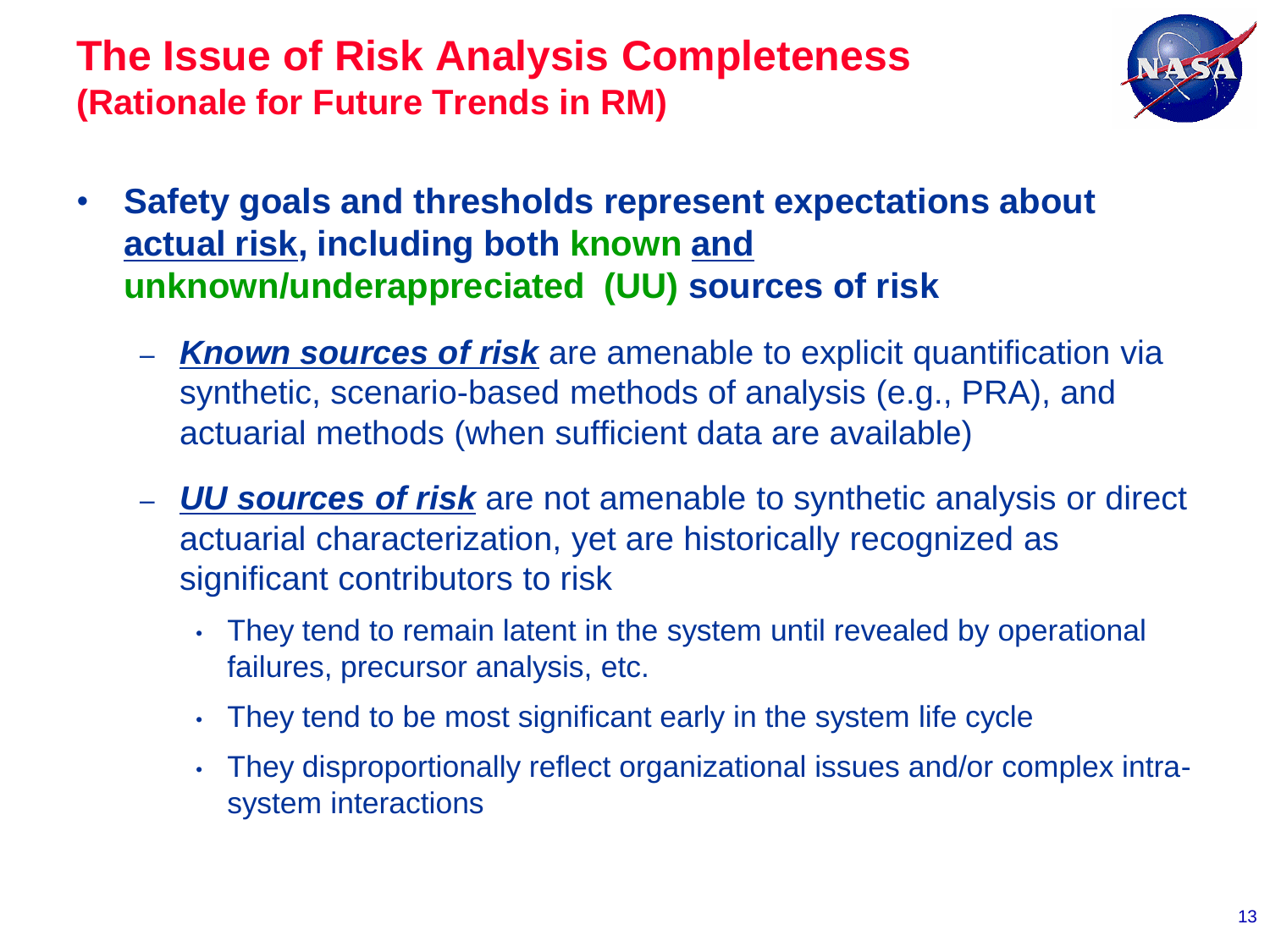#### **Accounting for Unknown/Underappreciated Risks**



- **ASAP and others have raised the need to consider the gap between**  *known* **risk and** *actual* **risk when applying NASA safety thresholds and goals**
- **We have developed the concept of safety performance margin, based on historical discrepancies between calculated and demonstrated safety performance**
- **Safety performance margin accounts for UU risks**
- **It provides a rational basis for deriving verifiable requirements on known risk, e.g., using PRA mean values**

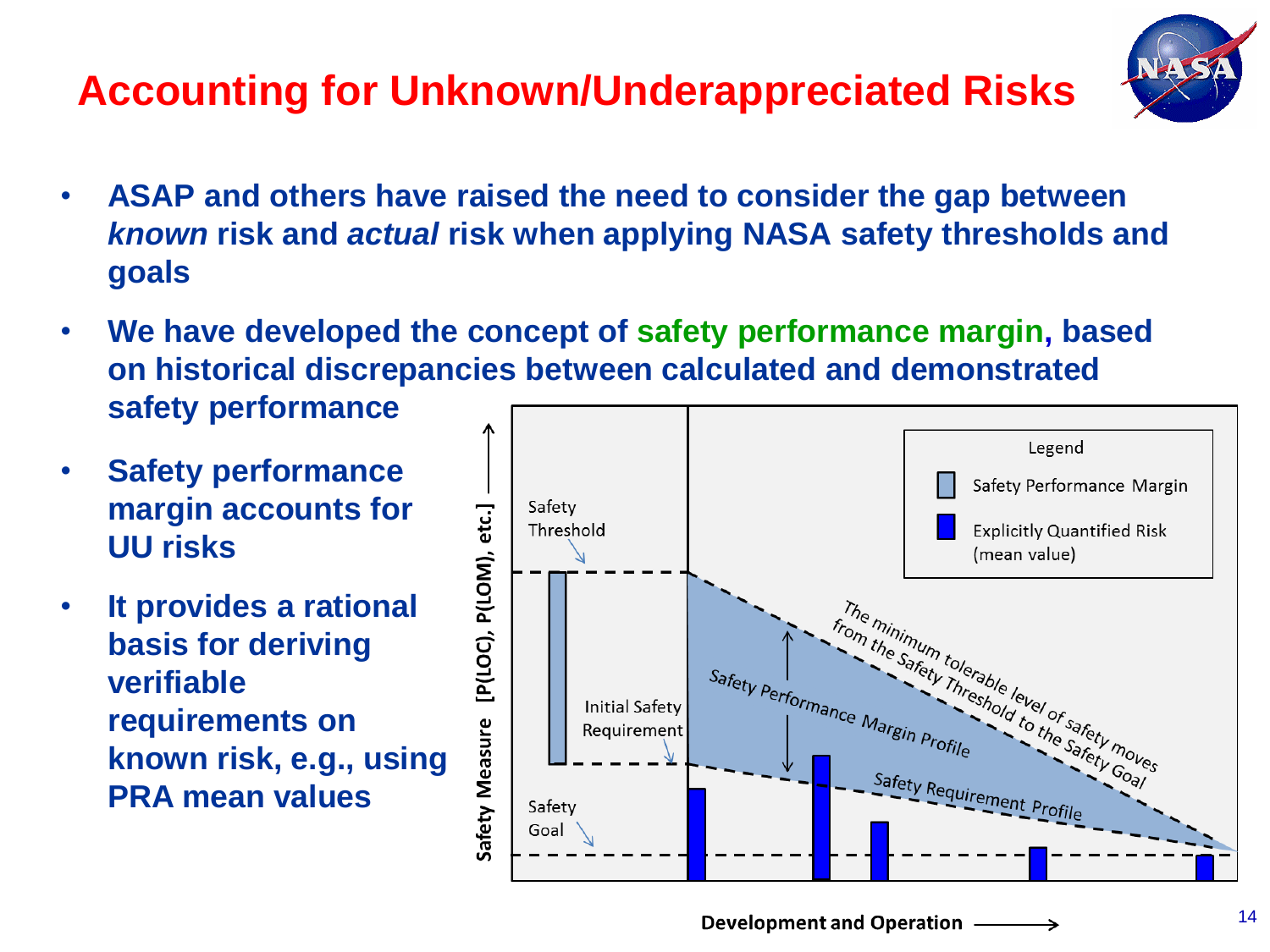# **Managing Known and UU Risks**



- **The structure of a safety claim that the system meets the minimum tolerable level of safety is the conjunction of two sub-claims:** 
	- **1. The risk due to known scenarios is within the safety requirement; and**
	- **2. The safety requirement accounts for the risk due to UU scenarios**

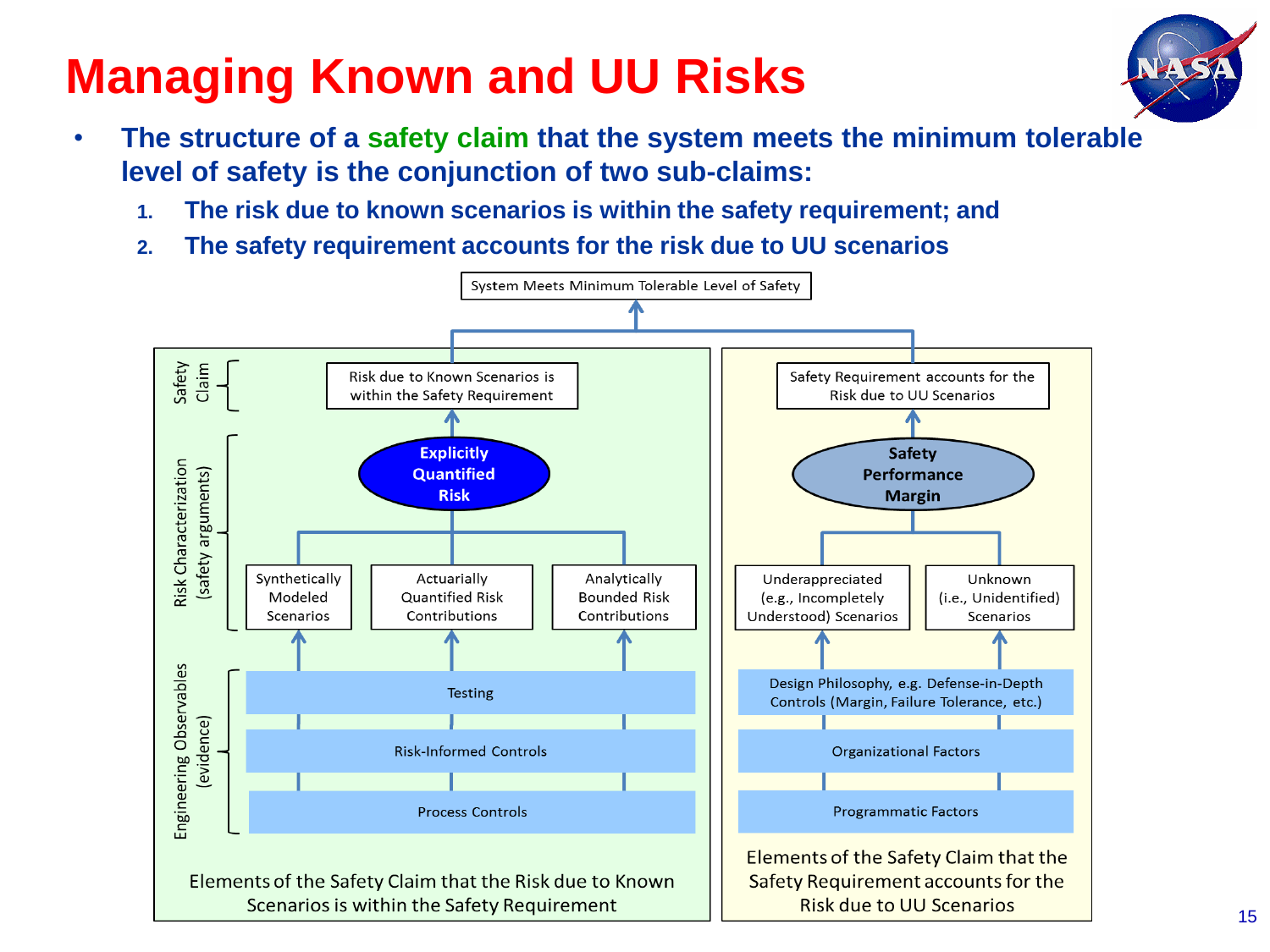### **Summary**



- **Our RM approach is still evolving**
- **NPR 8000.4A laid the foundation for moving towards a more coherent and proactive RM approach**
- **Our new RM handbook (NASA/SP-2011-3422) lays the groundwork for considering multiple objectives in an integrated fashion across all mission execution domains (safety, technical, cost, schedule)**
- **The focus moves from the management of individual risks toward the management of aggregate performance risk**
- **Our safety threshold and goal policy gives impetus to address unknown or underappreciated (UU) risks**
- **We are exploring ways for characterizing and managing UU risks**
- **We still need to address institutional and enterprise risks**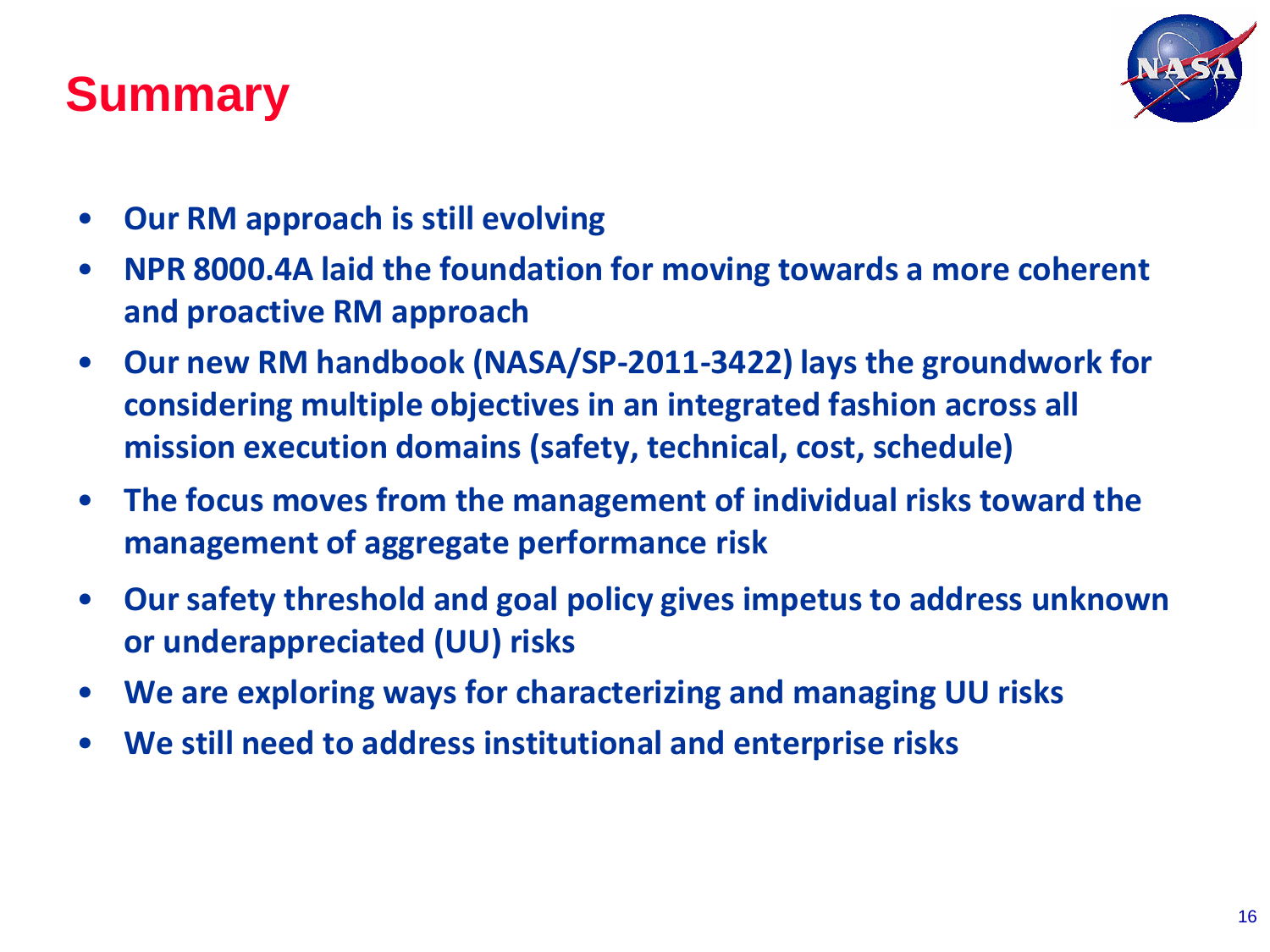

**Backup Slides**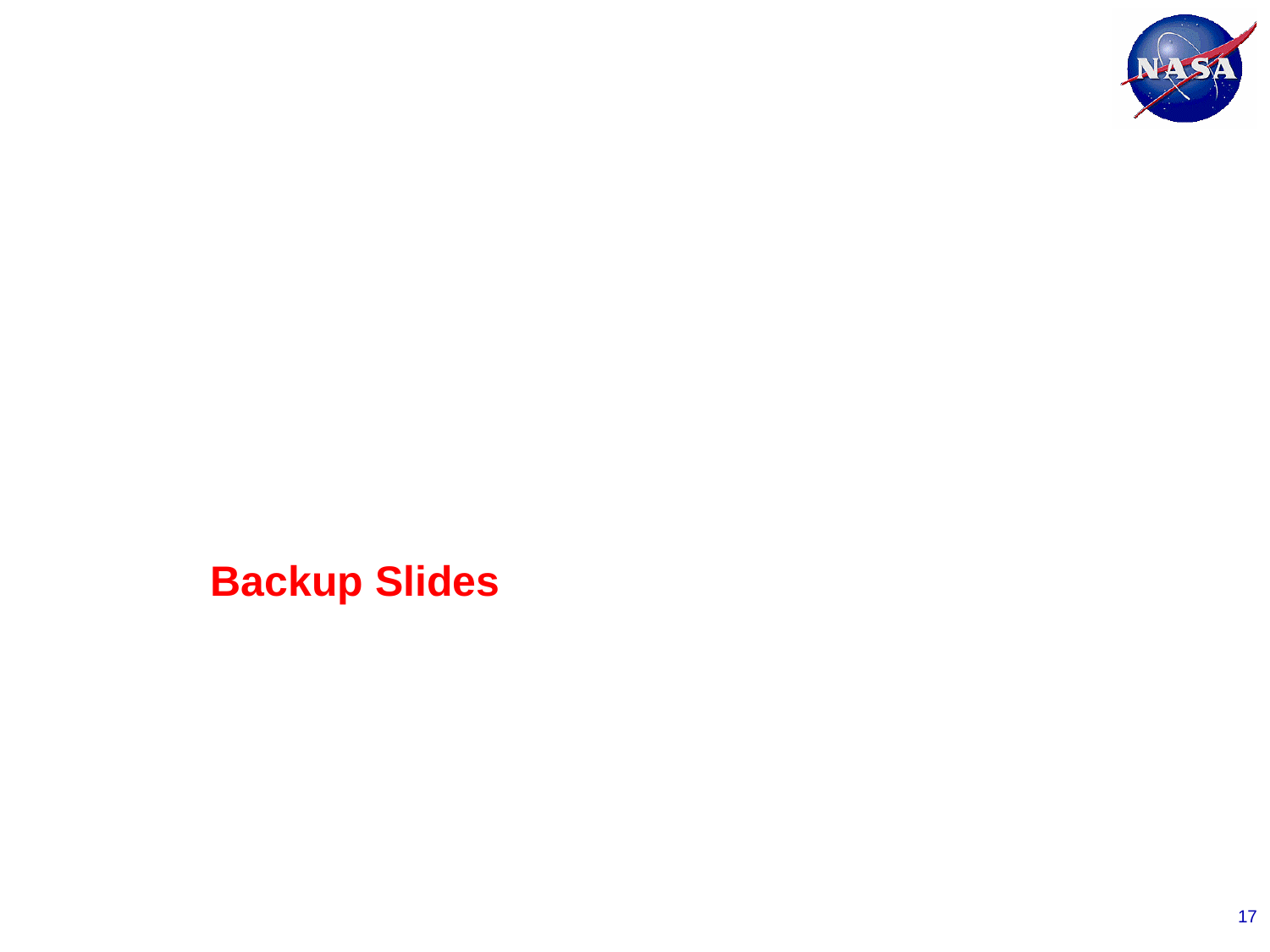#### **Contribution of UU Scenarios to Shuttle Risk**